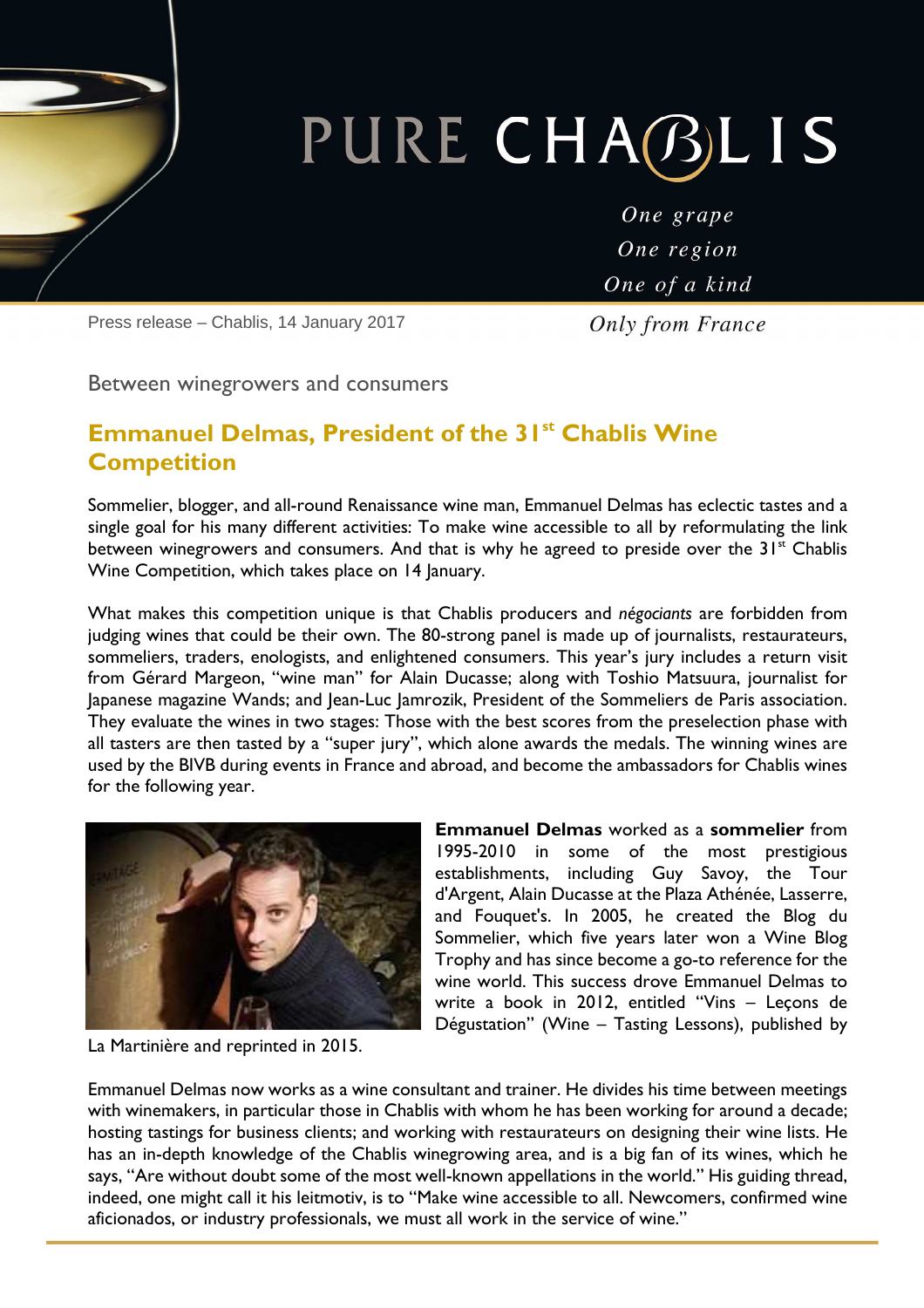## **Medal-winning wines At the 31st Chablis Wine Competition**

Number of entries: 334

Number of tasters: 80

Number of estates or *maisons* represented: 85

Number of medal-winning wines: 28



#### **Petit Chablis 2015**

#### **Gold Medal**

**Domaine Jean Dauvissat Père et Fils - Milly** 

**Pas si Petit, 2015, La Chablisienne** 

#### **Silver Medal**

**Jean Durup Père et Fils Domaine Jean-Claude Courtault** 

#### **Bronze Medal**

#### **Stéphanie et Vincent Michelet**

**Domaine Christophe et Fils** 

*Nominated wine Domaine Ventoura Sylvain Mosnier GAEC de Oliveira Lecestre Domaine des Marronniers Domaine de Pisse-Loup Domaine de Mauperthuis*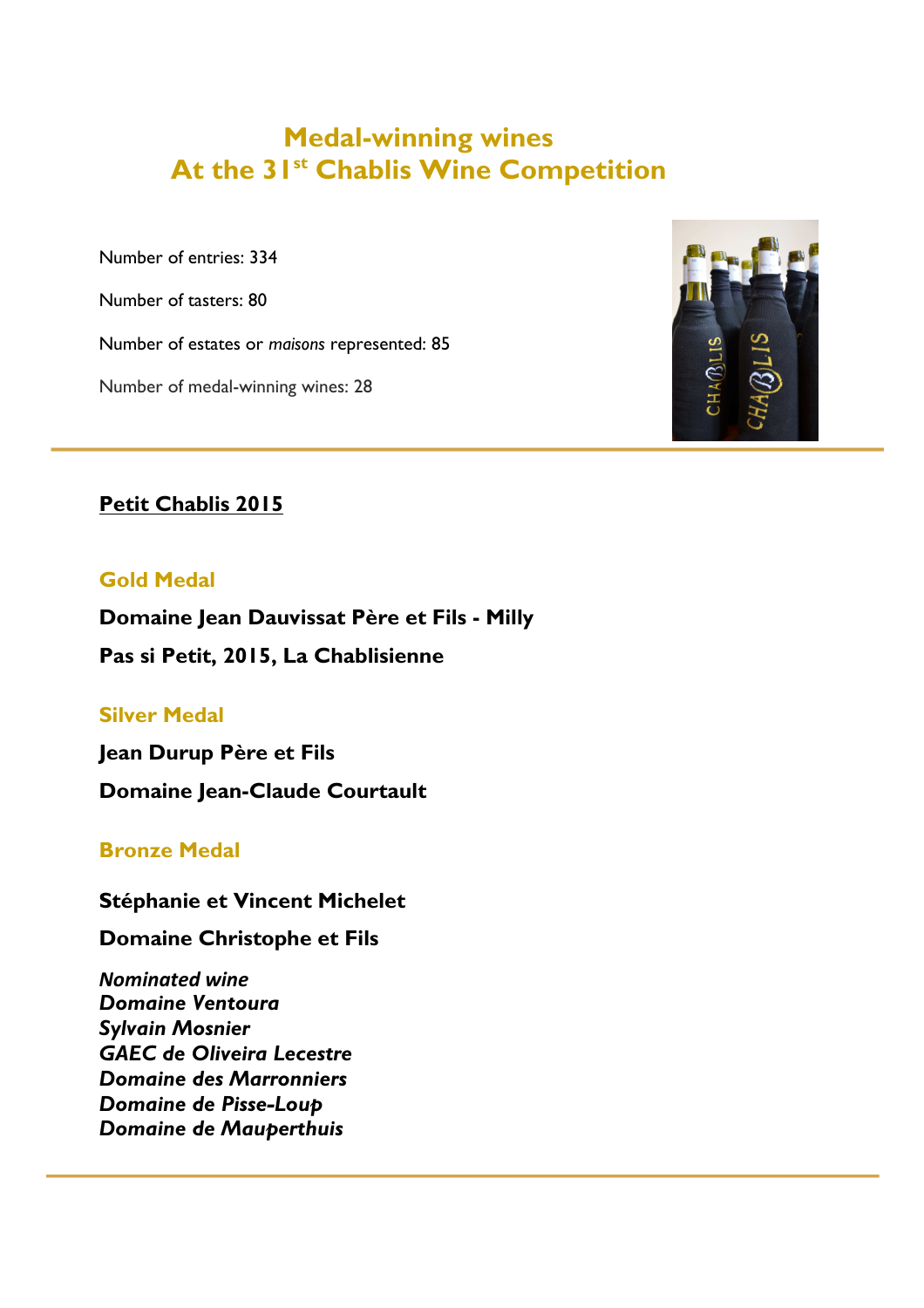#### **Chablis 2015**

#### **Gold Medal**

**Vieilles Vignes, Domaine George Adrien Michaut Domaine William Fèvre Domaine Christophe et Fils** 

#### **Silver Medal**

**Domaine Jean Dauvissat Père et Fils – Milly Domaine Bernard Defaix** 

#### **Bronze Medal**

**Vieilles Vignes, Les Malantes, Domaine des Marronniers Domaine Vocoret et Fils** 

*Nominated wines Domaine Chevallier Daniel Dampt et Fils Vielles Vignes, Sélection Massale, Domaine Servin Domaine Hamelin Charlène et Laurent Pinson Domaine Beaufumé*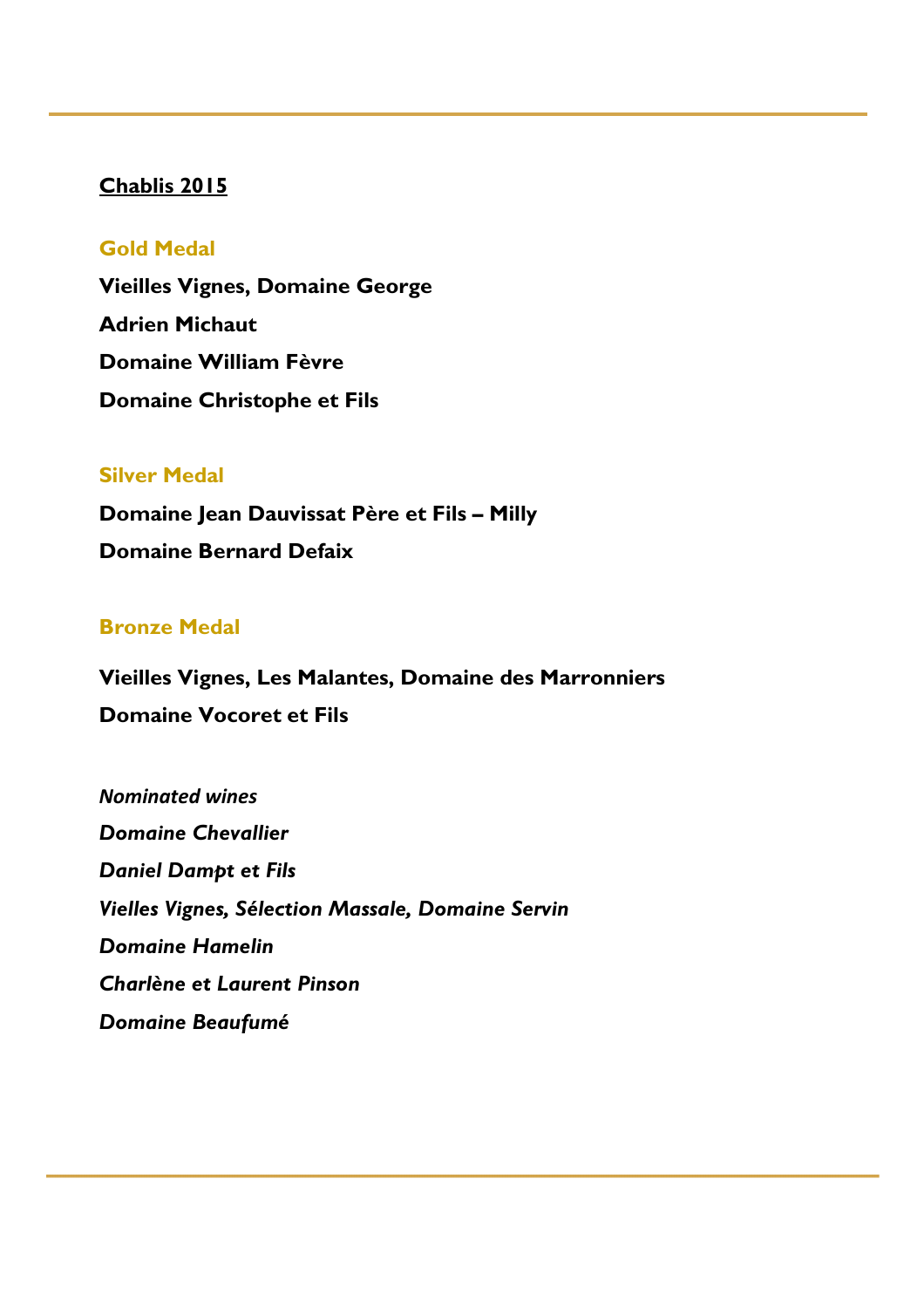#### **Chablis Premier Cru 2015, Left Bank**

#### **Gold Medal**

**Vaillons, Domaine Jean-Paul et Benoit Droin,** 

**Montmains, Domaine des Malandes** 

#### **Silver Medal**

**Côte de Léchet, Domaine des Malandes** 

#### **Bronze Medal**

**Beauroy, Domaine William Fèvre**

#### *Nominated wines*

*Vau de Vey, Domaine des Malandes Vosgros, Domaine Jean-Paul et Benoit Droin Beugnons, Sébastien Dampt Vaillons, Domaine Billaud-Simon Côte de Léchet, Domaine Bernard Defaix Vaillons, Domaine Pinson Vaillons, Maison Simonnet-Fèbvre Les Lys, Domaine Long-Depaquit Forêts, Domaine Servin Vaillons, Domaine Vincent Dampt Montmains, Domaine William Fèvre Les Lys, Daniel Dampt et Fils Côte de Léchet, La Chablisienne Montmains, Maison Simonnet-Fèbvre Côte de Cuissy, Les Corvées, EARL Céline et Antoine Angst Beauroy, Domaine Hamelin Beauroy, Domaine Alain Geoffroy Butteaux, Domaine des Marronniers*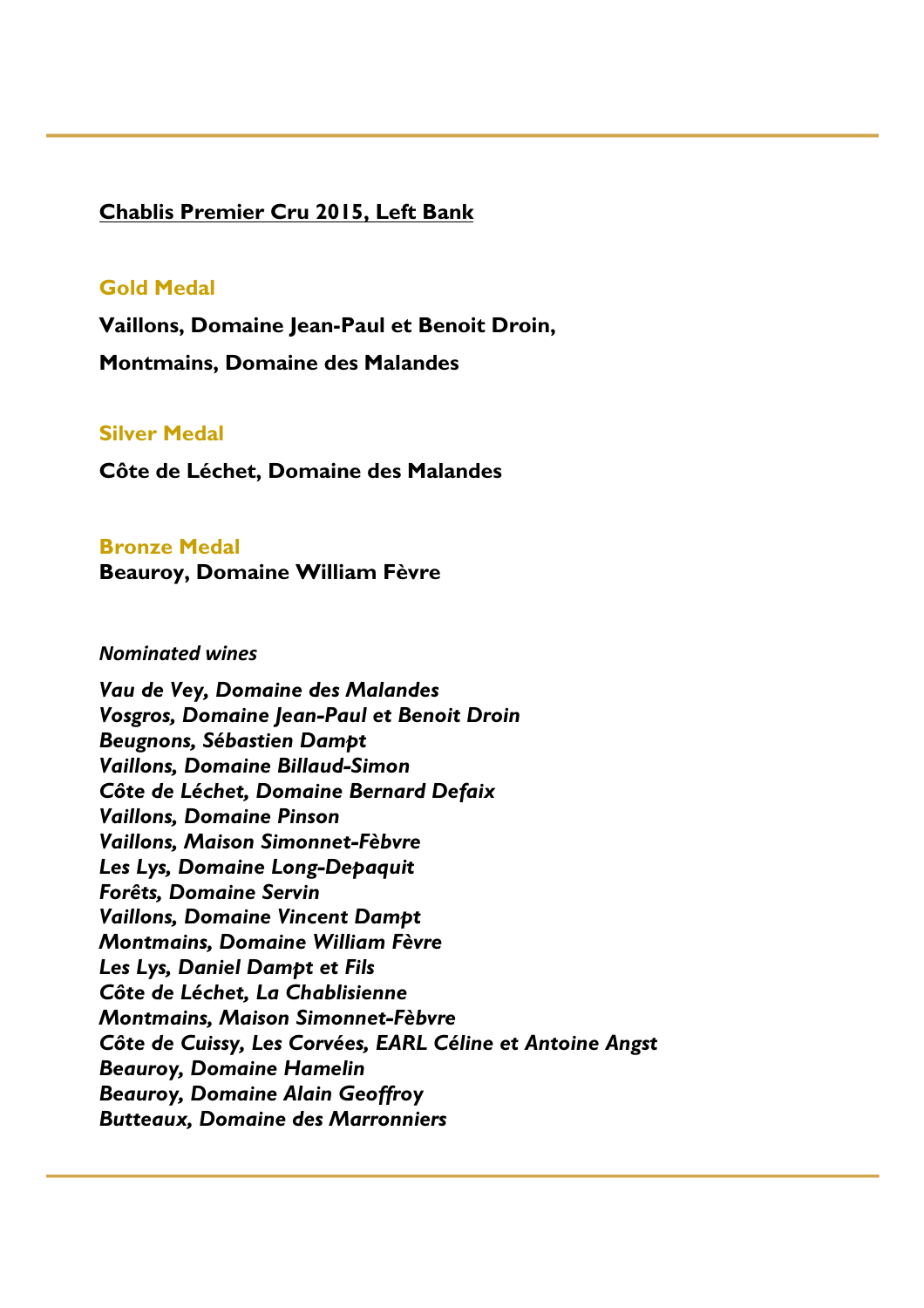#### **Chablis Premier Cru 2015, Right Bank**

#### **Gold Medal**

**Montée de Tonnerre, Charlène et Laurent Pinson** 

#### **Silver Medal**

**Fourchaume, Garnier et Fils Vaulorent, Domaine Jean-Paul et Benoit Droin Vaucoupin, Domaine Maupa**

#### **Bronze Medal**

**Fourchaume, Domaine de Chantemerle Mont de Milieu, Domaine Servin**

*Nominated wines Mont de Milieu, Garnier et Fils Mont de Milieu, Domaine des Malandes Fourchaume, Domaine Jean-Paul et Benoit Droin Fourchaume, Moutard-Diligent Vaucoupin, Domaine du Colombier Mont de Milieu, Domaine Billaud-Simon Mont de Milieu, Domaine Christophe et Fils Vaucoupin, Domaine Oudin Fourchaume, Domaine Savary Vaupulent, Guillaume Vrignaud Montée de Tonnerre, Domaine Servin*